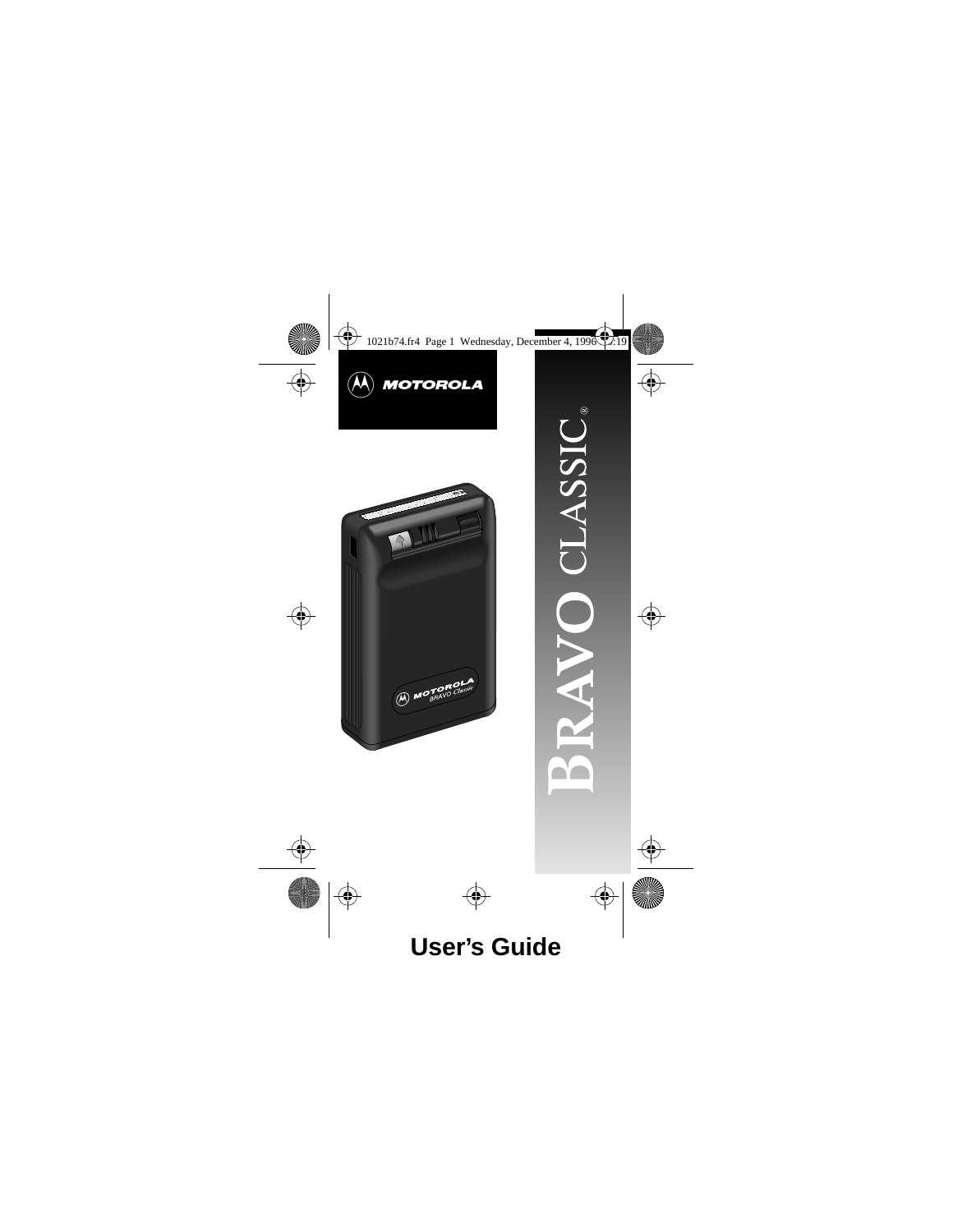Congratulations! You have just purchased a BRAVO CLASSIC pager by Motorola, world leader in paging products.

## **HOW CAN YOU USE A BRAVO CLASSIC PAGER**

- Give your pager number to friends and family. When they call your pager number, they enter the number where they can be reached from a tonetype telephone. This number is then displayed on your pager, allowing you to be in touch wherever you go.
- Include your pager number in your answering machine or voice mail message. Receive important messages immediately without checking your answering machine or voice mail.
- Leave your pager number at your children's school and with the babysitter so you can always be reached.
- Create "code" messages with numeric patterns to send someone special a secret note. Be creative!
- If you have a cellular phone, give out your pager number instead of your cellular number. This helps reduce your monthly cellular bill.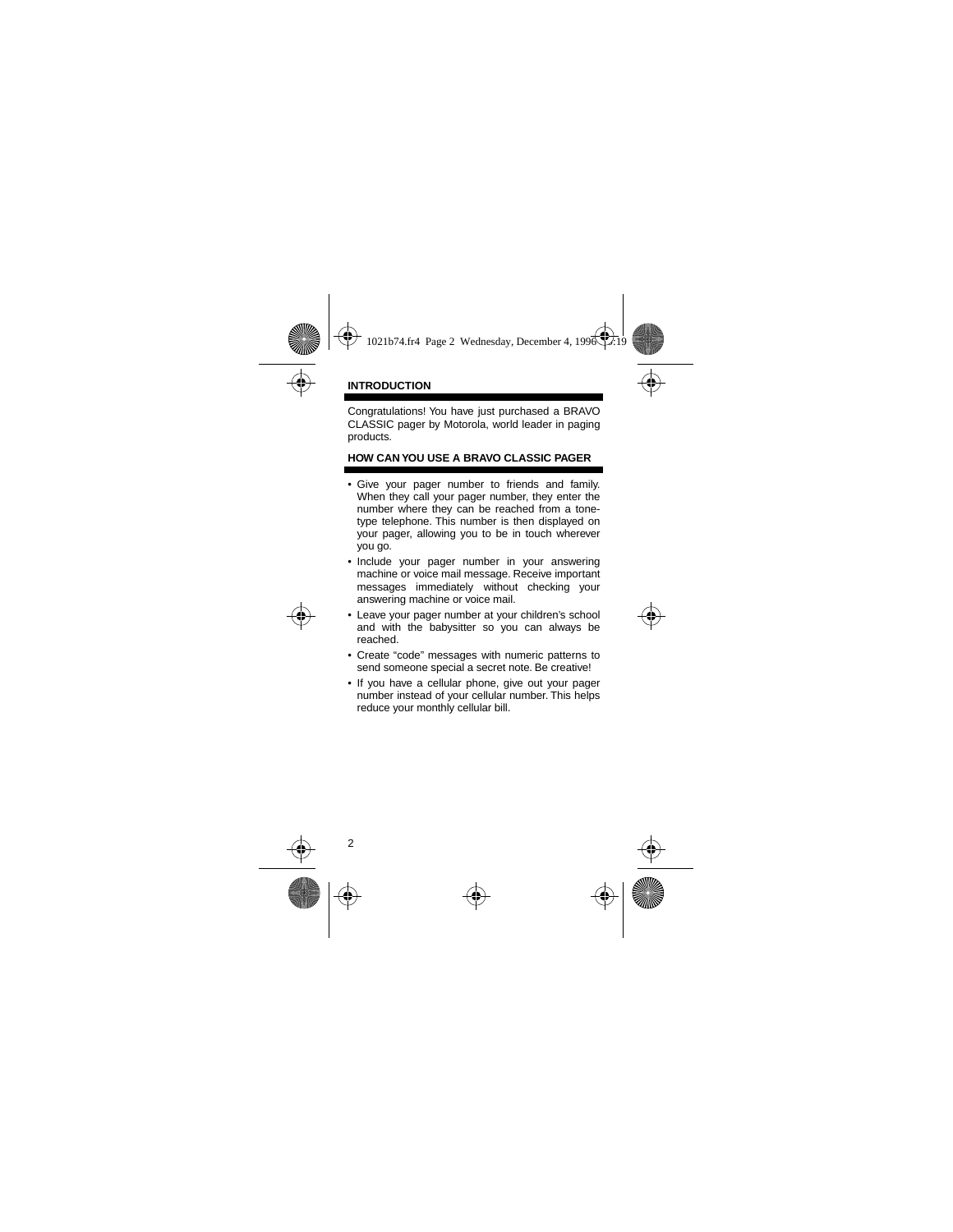

**READ Button:** ( $\pi$ ) - Used to read messages and to activate pager functions. Also used to scroll through the hours and minutes digits for time setting.

**MENU Button:** ( $\text{m}$ ) - Used to scroll through the pager menus and to set the time of day.

**ON/OFF Switch** - This three-position slideswitch is used to turn the pager on and off and to activate the backlight.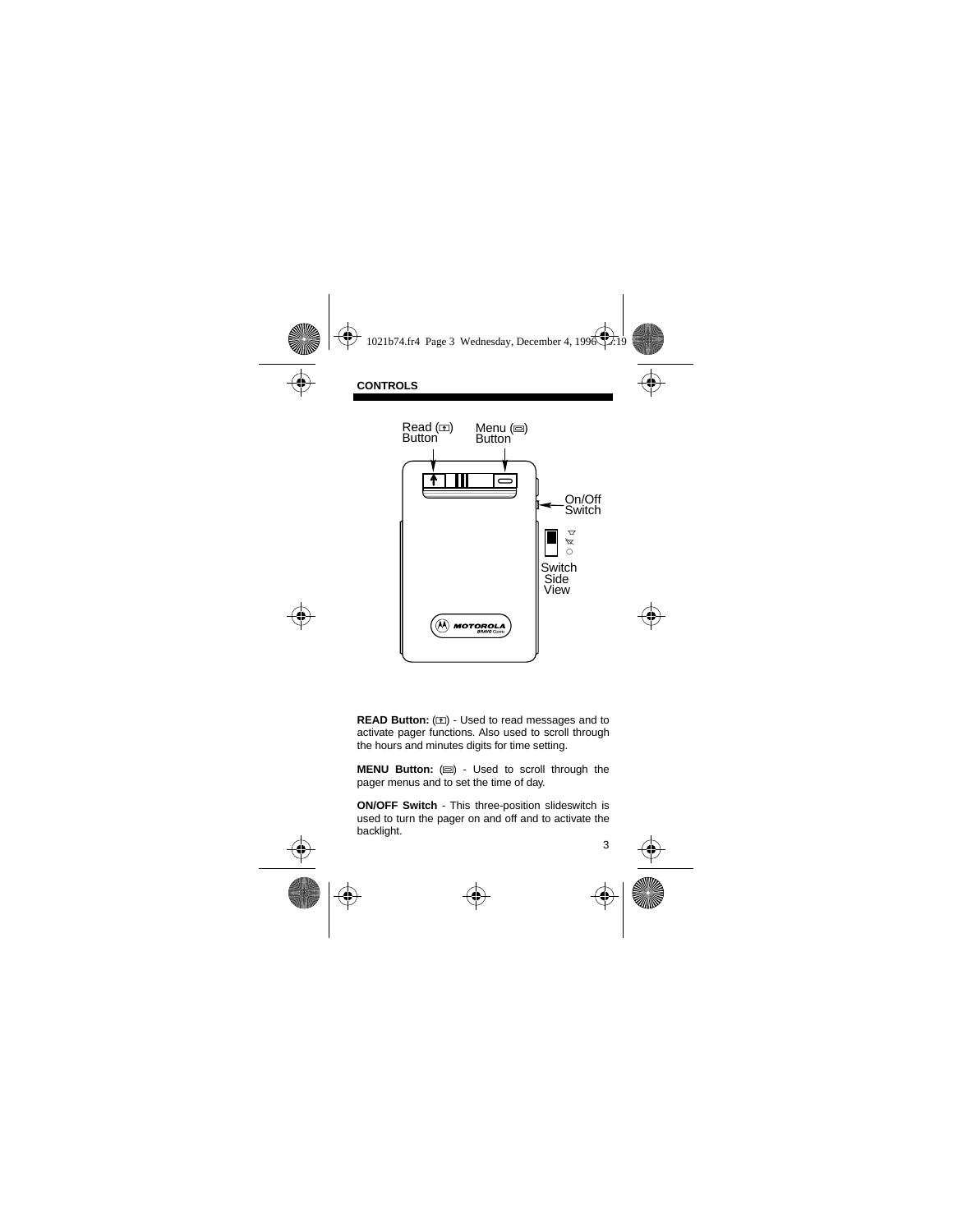# **TURNING YOUR PAGER ON**

**SILENT Mode:** Slide the ON/OFF switch in an upward direction to the SILENT symbol  $(\lambda)$ . The pager vibrates (if equipped) for 4 seconds.

**ON Mode:** Slide the ON/OFF switch in an upward direction to the ON symbol  $(4)$ . The pager emits an interrupted beep for 4 seconds.

A full-segment display accompanies the power-up alert.



The display then changes to the standby screen.

8:59a

Standby Screen in SILENT Mode



Standby Screen in ON Mode

## **TURNING ON THE BACKLIGHT**

Press the ON/OFF switch to turn on the backlight for easy viewing in low-light conditions.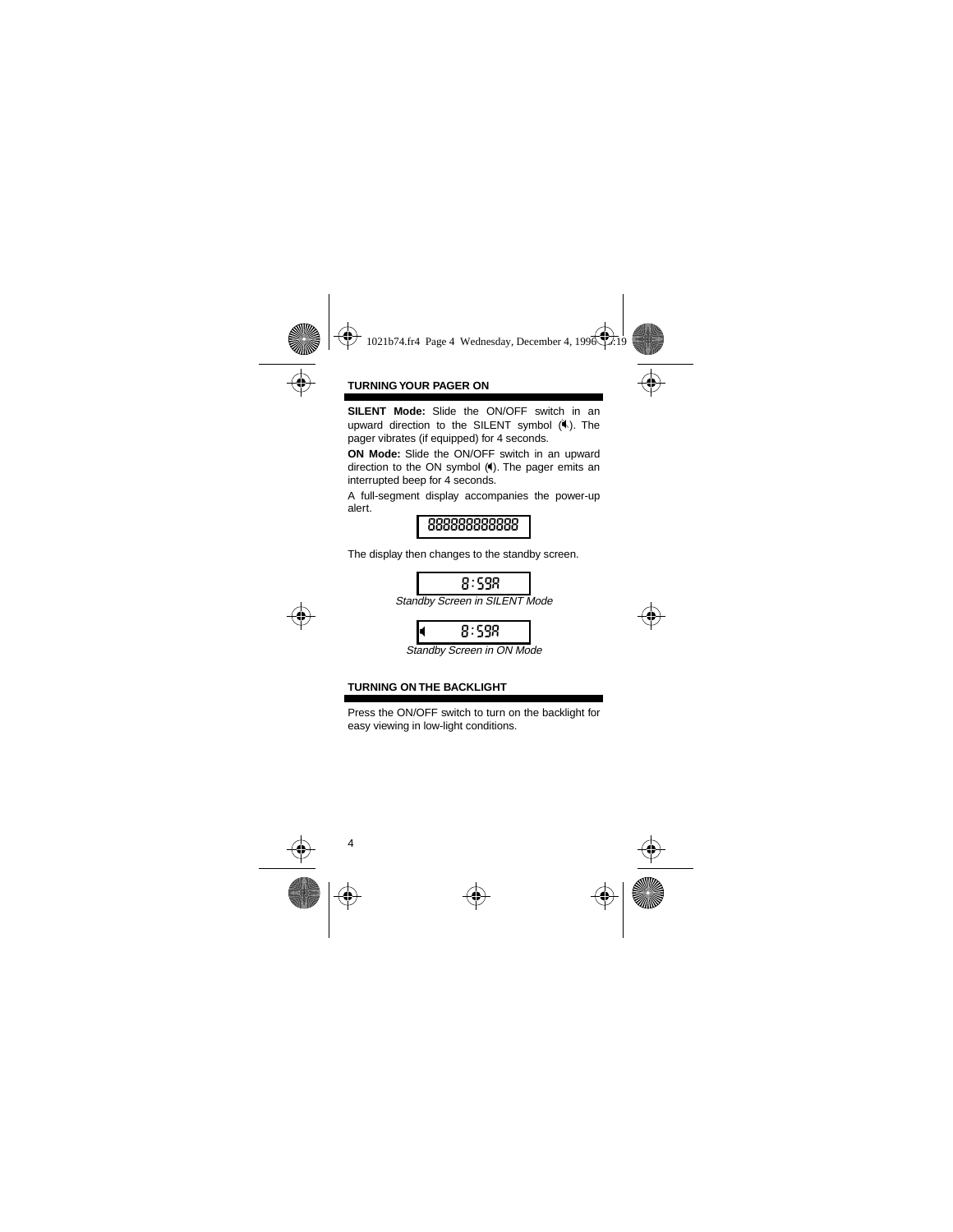## **SETTING THE TIME**

To set the time, press  $\equiv$  until  $5E$ <sup>T</sup> Trime is displayed then press  $\mathbb{E}$ . The hours digit (represented by the grey characters in the sample shown below) begins to blink.

$$
\mathbb{C}:\mathbb{S}\mathbb{S}\mathbb{R}
$$

- Set the hours digits by pressing  $\text{I}$  until the correct hour is displayed along with the appropriate  $\beta$  (for A.M.) or  $P$  (for P.M.) symbol. Keep pressing  $\Box$  to cycle through the hours from A.M. to P.M. When the correct hour (A.M. or P.M.) is displayed, press  $\equiv$  to advance to the minutes digits.
- The first digit of the minutes (represented by the grey character) begins to blink. Press **E** to change the first digit of the minutes. Press  $\equiv$  to advance to the second digit of the minutes. Press  $\mathbf{\overline{m}}$  to change the second digit of the minutes. Press  $\equiv$  one more time to leave the time setting function.



• All portions of the time-of-day screen, except the  $color(i)$  stop blinking. The clock is now set and the pager is in the standby mode.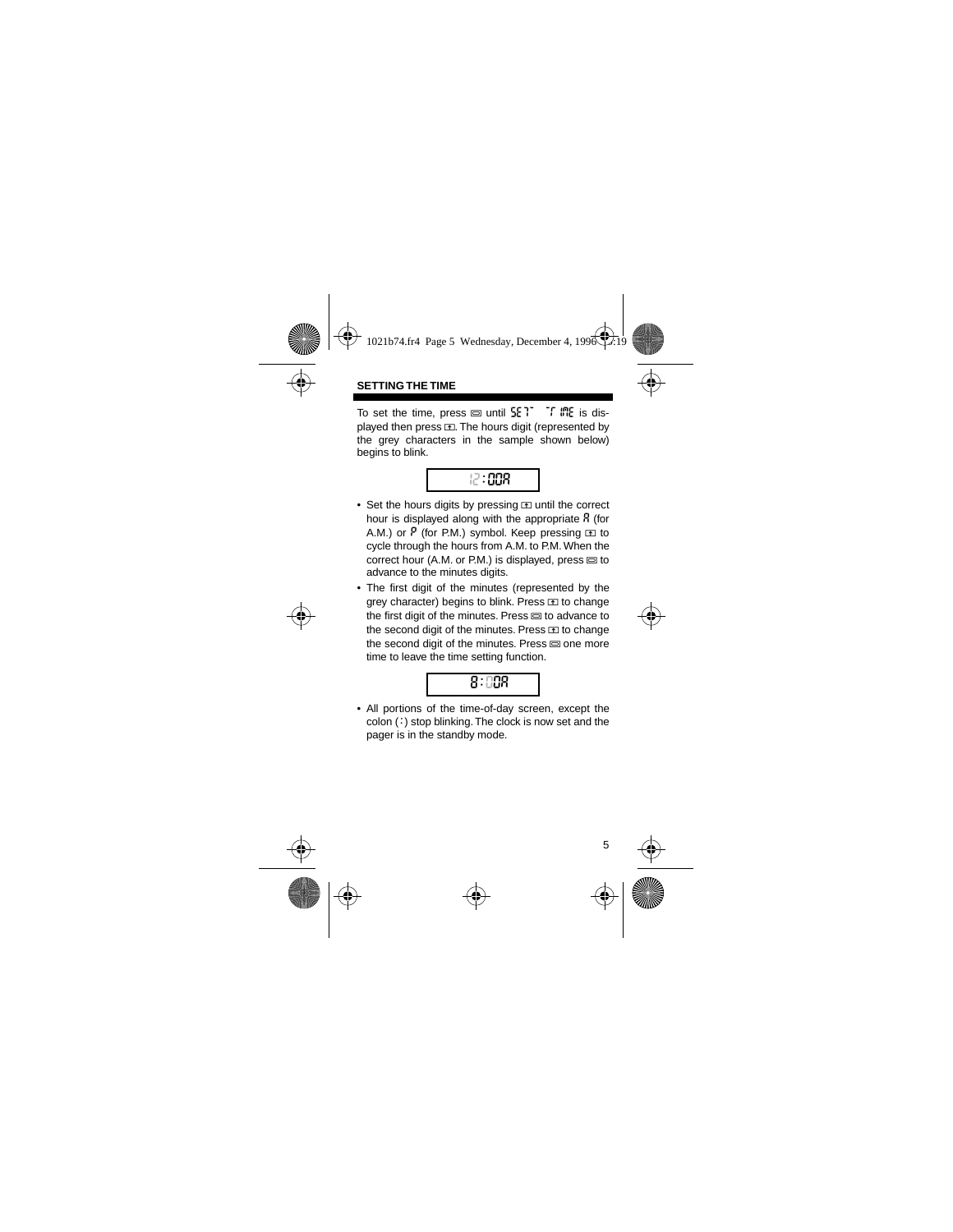# **RECEIVING AND READING YOUR MESSAGES**

When a message is received, the pager gives an audible or visual or vibrate alert for 8 seconds. The number of unread messages is displayed. The alert automatically stops, or you can reset the pager by pressing any of its buttons.



3 Unread Messages Indicator

To read your message, press E.

• The first screen of your message is displayed. To "freeze" your message, press and hold  $\Phi$  while viewing it. The pager automatically advances to the next screen of the message, or you can view it by pressing  $\text{I}$ . The continuation symbol  $(\blacktriangleright)$  indicates there are additional screens.

$$
\boxed{555 \cdot 1212 \rightarrow}
$$

First Screen of a Message

The screen following your message is the timestamp screen. It shows the time the message was received and the message slot number (the order that the message was received).

$$
0\longleftarrow 12:95P
$$

The pager returns to the standby mode.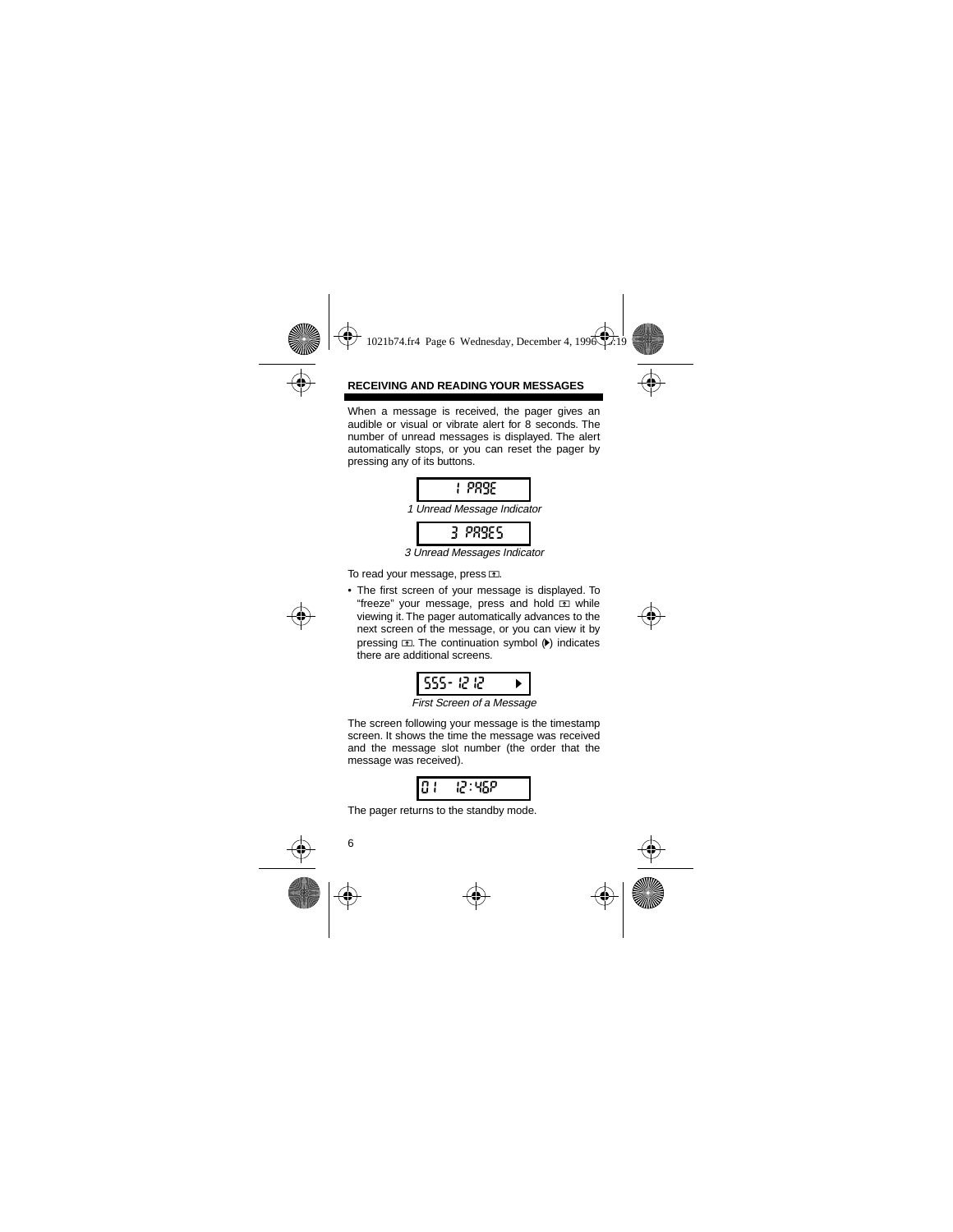# **LOCKING A MESSAGE**

To lock a message (protect it from being overwritten or erased), press  $\equiv$  while the message or timestamp screen is displayed.  $\hat{a}$  is displayed in the upper, righthand corner of the screen to indicate the message is locked. Up to 5 messages can be locked in memory.

$$
-555 - 12 \cdot 12 = 8
$$

First Screen of a Locked Message

$$
\boxed{0.1-12:95P-a}
$$

Second Screen of a Locked Message

To unlock a message, follow the procedure used to lock it. The lock symbol disappears from the message and timestamp screens.

#### **ERASING MESSAGES**

The "Erase All" function deletes all read, unwanted messages from memory.

To erase messages, press  $\equiv$  until  $\epsilon$  FRSE RLL is displayed, then press  $\text{I}$ . All read, unlocked messages are removed from memory. All unread and locked messages are moved to the first memory slots and carry the new message slot number.

**Note**: You must read a message before it can be erased.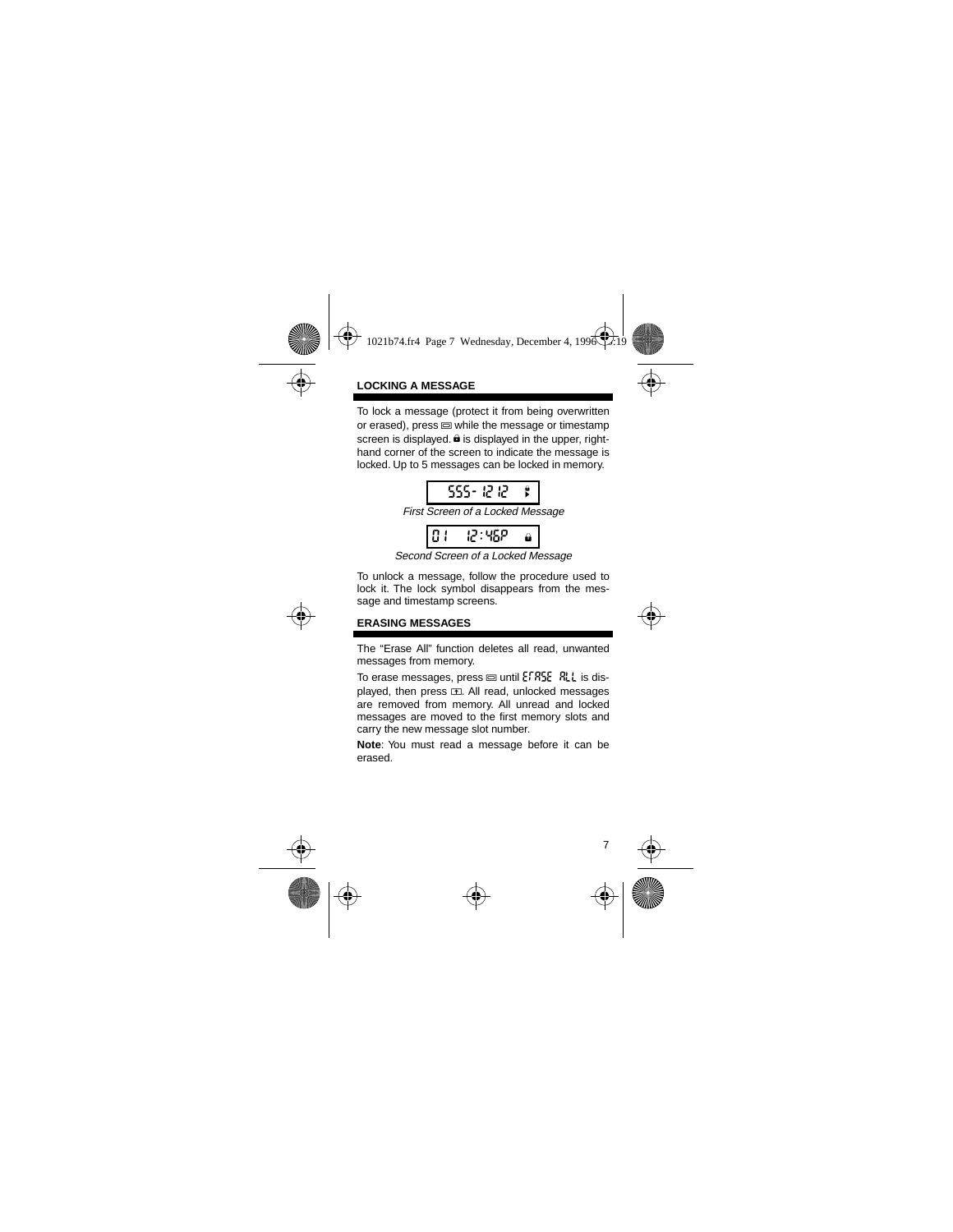#### **Synthesized and Auto-Synthesized Models**:

- Press  $\Box$  until your choice of  $5.737$  mode or frequency designator is displayed (for example:  $5.787$ 1, f1, f2, f3).
- To view alternate frequencies, press **The When SCRP** or the frequency designator you wish to select is displayed, press  $\equiv$  to "lock in" the new frequency or mode.
- When  $\text{CDF}$  if  $\text{F}$  is displayed, press  $\text{F}$  to activate your selection.

## **STANDARD FEATURES**

**Time of Day/Standby Screen**: The time of day is displayed while the pager is in the standby mode.

**Time Stamp**: The time of day that each message was received is displayed on a separate screen following the message.

**Memory Capacity**: The pager can store up to 16 messages or a total of 160 characters. Individual messages can be up to 10 characters in length.

**Message Protect/Lock**: Up to 5 individual messages can be locked in memory so they will not be overwritten by new messages or discarded during the "Erase All" function.

**Hold Full Indicator**: You can selectively protect up to 5 messages by locking them in memory. When an attempt to lock more than 5 messages is made Hull d **FULL** is displayed for two seconds indicating the message cannot be protected.

8 **Reminder Chirp**: When an unread message is stored in memory, the pager gives a reminder chirp (short beep) every two minutes. Vibrate models emit a short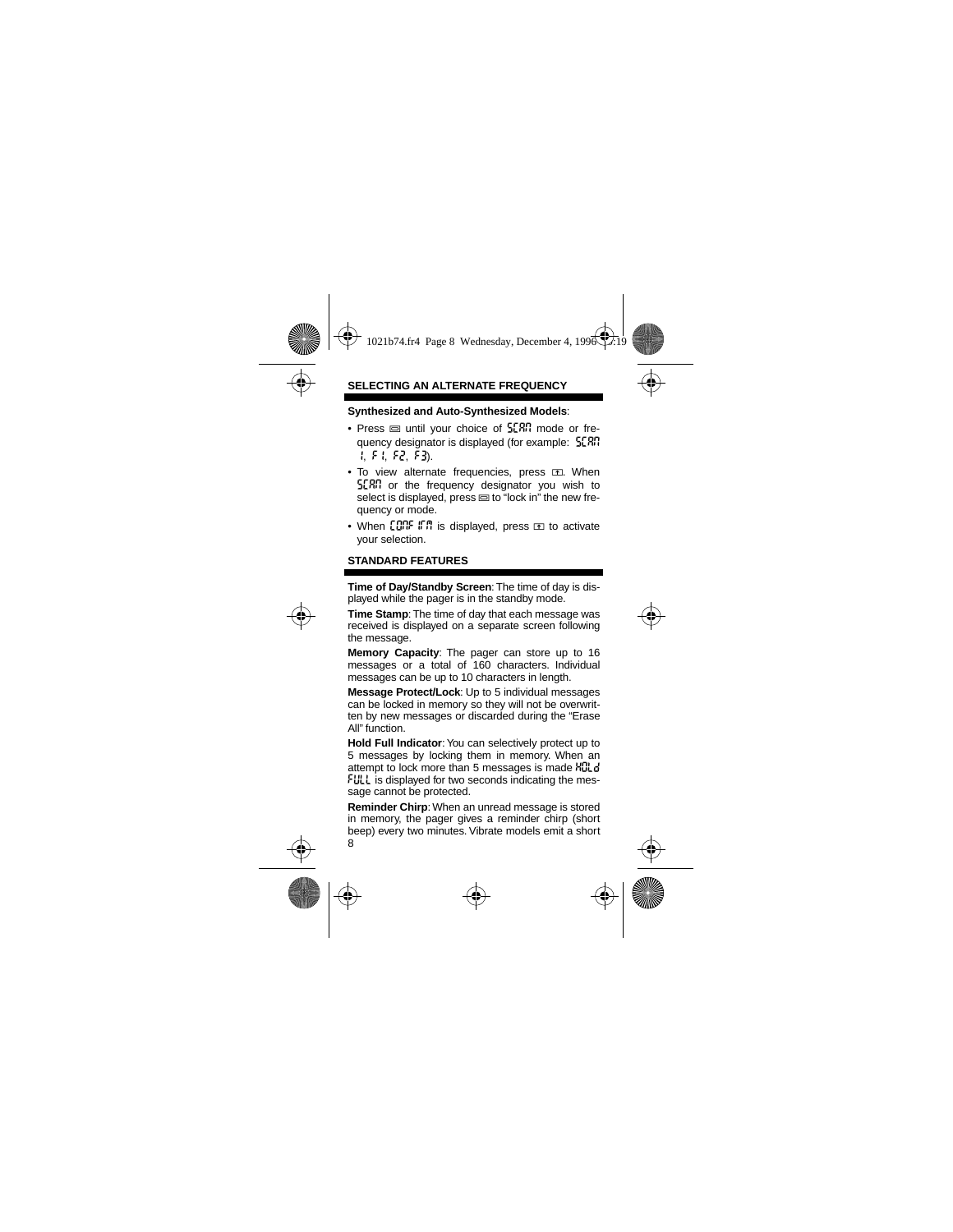vibration in place of the chirp when in the SILENT mode.

**Automatic Reset**: If you do not reset your pager during an alert, it automatically resets after 8 seconds.

**Master Reset**: Pressing the ON/OFF switch resets the pager and causes the pager to return to the standby mode.

**Duplicate Message**: Incoming messages are compared to messages stored in memory. If a new message is identical to a message in memory, dupl. ILR IE is displayed at the beginning of the message. The new timestamp follows the duplicate message.

**Low-Battery Indicator**: When the battery nears the end of its life, the standby screen (time of day) is replaced with  $L \mathbb{Z}$   $\mathbb{Z}$   $\mathbb{Z}$  . The battery must be replaced within a few days to avoid interruption of pager operation.

**Tone Alerting**: The BRAVO CLASSIC pager can also respond as a basic tone-alert mode. When a tone-only message is received,  $707E$   $07L$  is displayed.

**Unread Message Counter**: When unread messages exist, the standby screen is replaced by the unread message indicator. The unread message indicator displays the number of messages that have not been read, and is updated anytime a message is received (except if message duplication occurs). If  $\overline{R}$  is pressed and there are not messages in memory  $n\pi$ pages is displayed.

**Memory Full Indicator**: If 16 messages or 160 characters are stored in memory,  $\frac{m}{2}$  $\frac{m}{3}$   $\frac{m}{3}$   $\frac{m}{4}$  is displayed in place of the standby screen. A new message causes the oldest (first) unlocked, read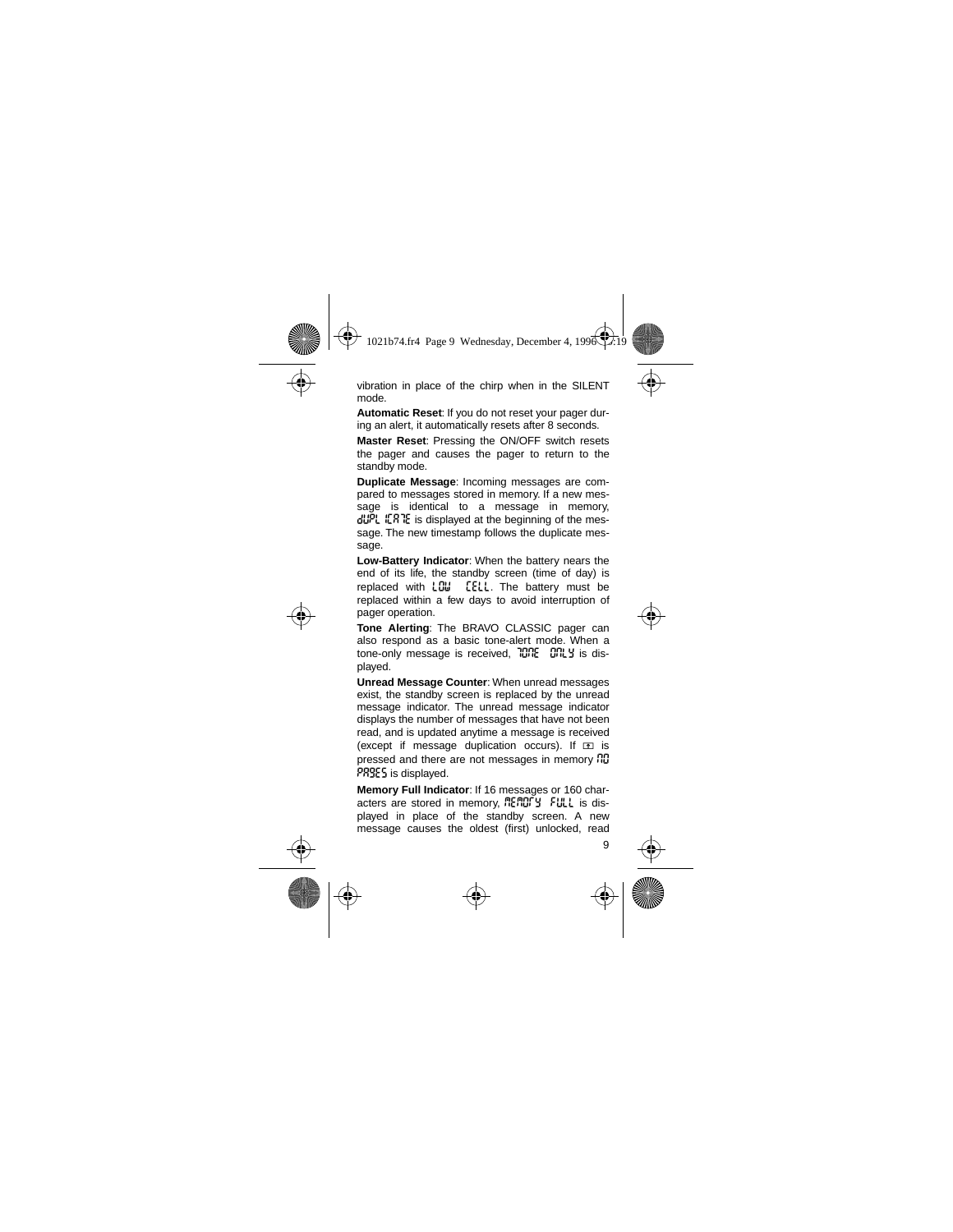message to be overwritten. When some or all of the read messages are erased, the pager returns to the standby mode.

**Overflow Indicator**: When the number of unread messages is greater than the number of available memory slots (16), CUETFLOW replaces the unread message indicator. **CLIETFLOW** indicates that the oldest (first) unread message has been deleted from memory by a more recent message.

**Erase All**: All read, unlocked messages can be deleted from memory using the "Erase All" function.

**Backlighted Display**: Press the ON/OFF switch for backlight in low-light conditions.

**Freeze Screen**: When reading a message, you can "freeze" it on the screen by pressing and holding  $\mathbf{E}$ .

**SILENT**: When in the SILENT mode, the pager does not give an audible alert.

# **CLEANING YOUR BRAVO CLASSIC PAGER**

To clean the exterior of your BRAVO CLASSIC pager, use a soft, non-abrasive cloth moistened in a mild soap and water solution. Use a second cloth moistened in clean water to wipe the surface clean. Do not immerse in water. Do not use alcohol or other cleaning solutions.

## **REPAIR AND MAINTENANCE**

10 Your BRAVO CLASSIC pager, properly handled, is capable of many years of trouble-free service. However, if service is ever required, Motorola's National Service Organization, staffed with specially trained technicians, offers strategically located repair and maintenance facilities. Consult your Motorola sales representative for service locations in your area.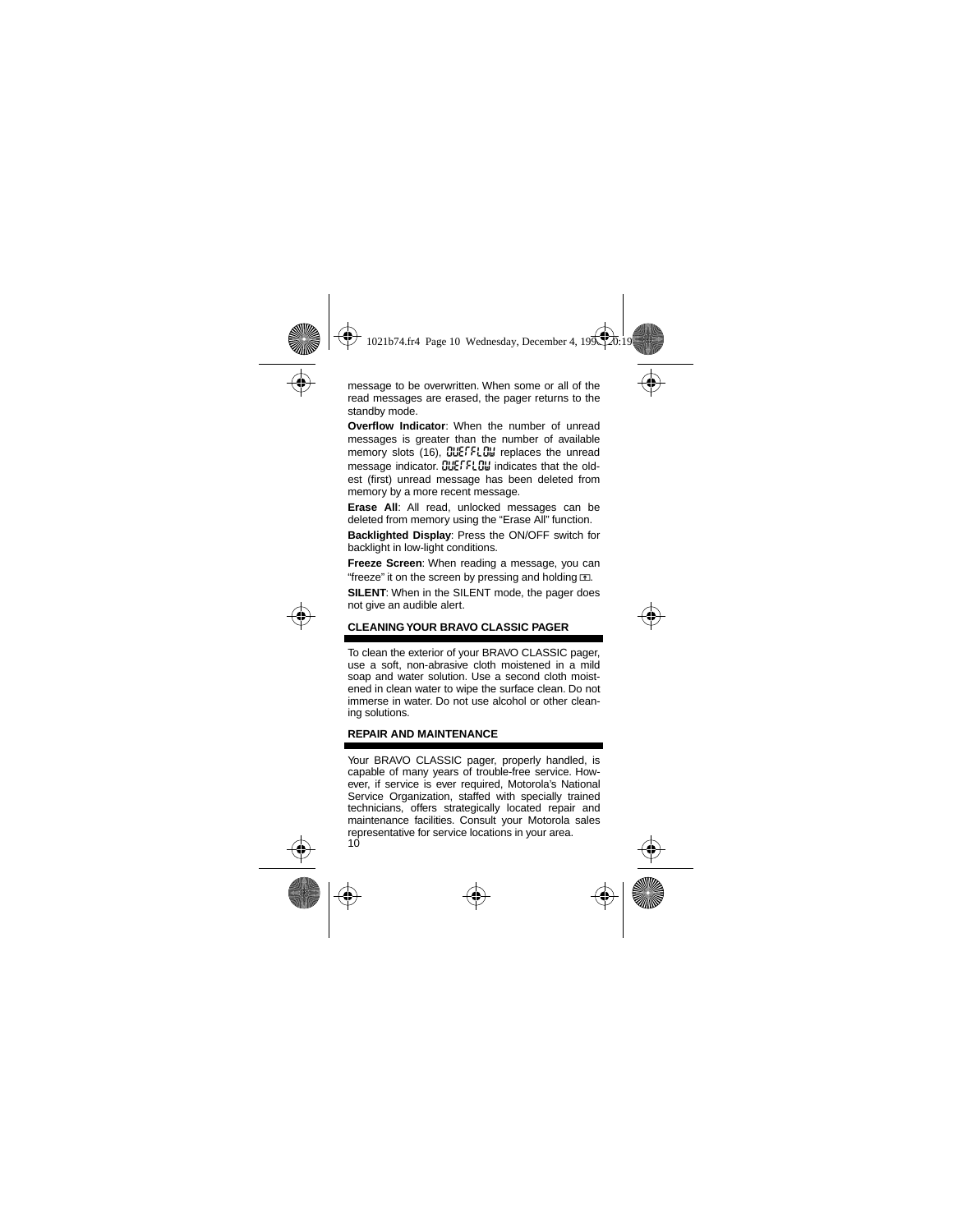Your BRAVO CLASSIC pager is designed to operate with a single AA size alkaline battery.

**Installing the Battery**



- Locate the ribbed lock on the bottom of the pager. Slide the lock toward the back cover to expose the red marking.
- While pressing on the recess of the battery door, slide the door in the direction of the arrow until it pops up from the housing.
- Insert the battery so the polarity markings (+ and -) match the markings on the back cover. Insert the battery.
- Place the straight edge of the battery door halfway over the ribbed lock. Press down on the end of the door nearest the battery, and slide the door to its completely closed position.
- After the cover is closed, slide the lock toward the front of the pager to conceal the red marking.

**NOTE:** When replacing the battery, all messages and the time of day are lost. Remember to reset your pager's time of day.